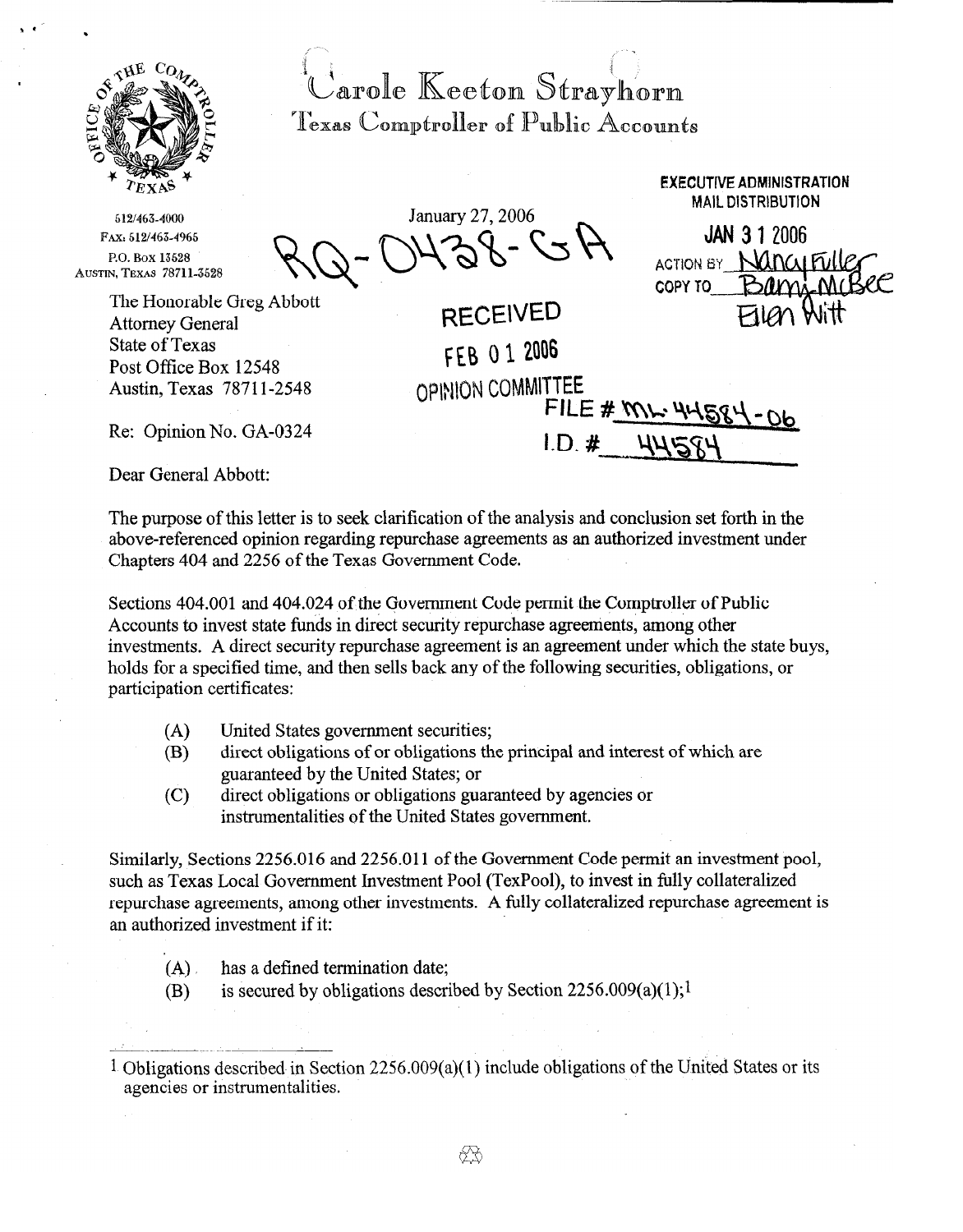The Honorable Greg Abbott January 27,2006 Page Two

- (C) requires the securities being purchased by the entity to be pledged to the entity, held in the entity's name, and deposited at the time the investment is made with the entity or with a third party selected and approved by the entity; and
- (D) is placed through a primary government securities dealer, as defined by the Federal Reserve, or a financial institution doing business in Texas.

In our previous inquiry to your office we requested advice as to whether cash would constitute a permitted form of collateral for purposes of Sections 404.001 and 404.024, and Sections 2256.011 and 2256.016, of the Texas Government Code. As a result of conversations and correspondence with Federated Investors, Inc., which provides investment services to TexPool and the Federal Reserve Board, we hereby request confirmation that Federal Reserve notes constitute eligible collateral for repurchase agreements under these sections, in that pursuant to the provisions of Section 16 of the Federal Reserve Act, they constitute obligations of the United States. In this regard, please see the enclosed letter from the Associate General Counsel of the Federal Reserve Board to Goodwin Procter, counsel to Federated Investors, Inc.

Thanks for all that you do for Texas.

Sincerely,

Teel

Carole Keeton Strayhorn Texas Comptroller

Enclosure